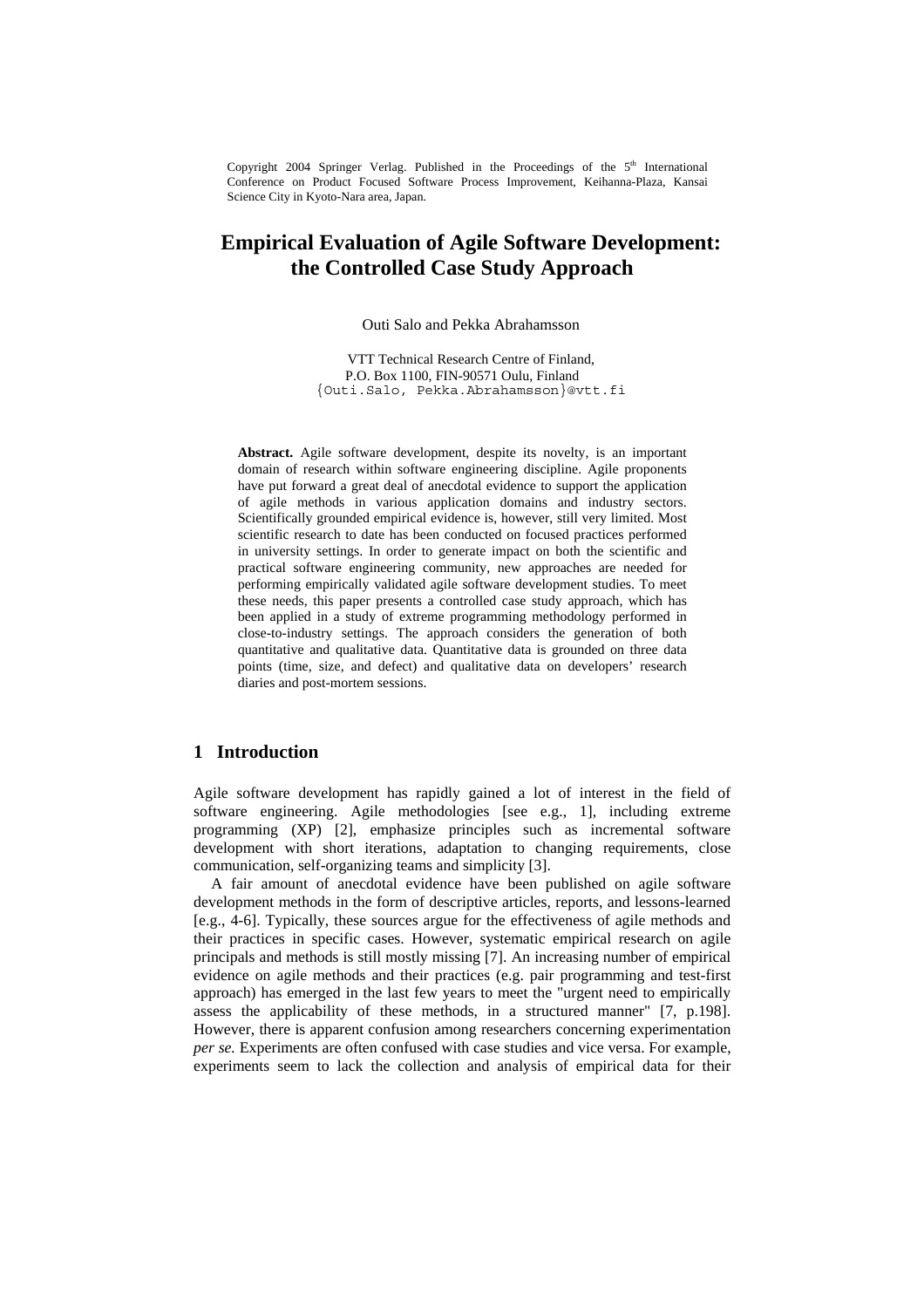confirmation [8]. The empirical research strategy also seems to be used in a somewhat vague manner in these studies [cf. 9]. In other words, the strategy chosen is not explicated, which undermines the validity of such a study. Yet there is an empirical body of knowledge available. Most of this knowledge consists of surveys [e.g., 7, 10, 11], case studies [e.g., 12-16] and experiments [e.g., 17-22]. These studies provide evidence on a variety of aspects concerning agile software development methods and techniques.

In order to generate impact on both the scientific and the practical software engineering community, new approaches are needed for performing empirically validated agile software development studies. To meet these needs, this paper presents a controlled case study approach, which has been applied in a study concerning XP methodology performed in close-to-industry settings. The approach considers the generation of both quantitative and qualitative data. Quantitative data is grounded on three data points (time, size, and defect) and qualitative data on developers' research diaries, postmortem reviews, and final interviews.

This paper is composed as follows. The following section gives a brief account of the current state of empirical software engineering literature and identifies the main empirical research approaches. This is followed by a presentation of the controlled case study approach and the principal lessons-learned from the application of the approach including empirical evidence. The paper concludes with final remarks.

### **2 Related literature**

Empirical studies conducted in the field of software engineering aim at providing a scientific and thus more rational basis for evaluating, predicting, understanding, controlling and improving the tools, methods and techniques used in software engineering [23]. The influence of assumptions and alternative explanations can be eliminated through empirical research, which also serves for exploring and finding explanations for new phenomena in order to develop and support new theories [24].

Empirical research includes both qualitative and quantitative research approaches. The necessity and the diverse difficulty of empirical software engineering are acknowledged [e.g., 23-25] while it is all too often that, in practice, the decisions are still made without any empirical justification [8, 26]. Empirical studies include various forms of research strategies [25] and can be categorized, for example, into surveys, experimentations and case studies [e.g., 27]. Surveys are used for collecting quantitative or qualitative data from a sample group of population by interviewing or using questionnaires. Whereas case studies [e.g., 28-30] also use both qualitative and quantitative data, experiments are purely quantitative, since their focus is on the behavior of measurable variables. In the following, these research strategies are discussed based on the concepts introduced by Wohlin et al. [31] and Bratthall and Jørgensen [32].

One of the key differences between the research strategies is to be found in the *level of control*. For example, "experiments sample over the variables that are being manipulated, while the case studies sample from the variables representing the typical situation" [31, p. 12]. The experimentation approach can be characterized as "a form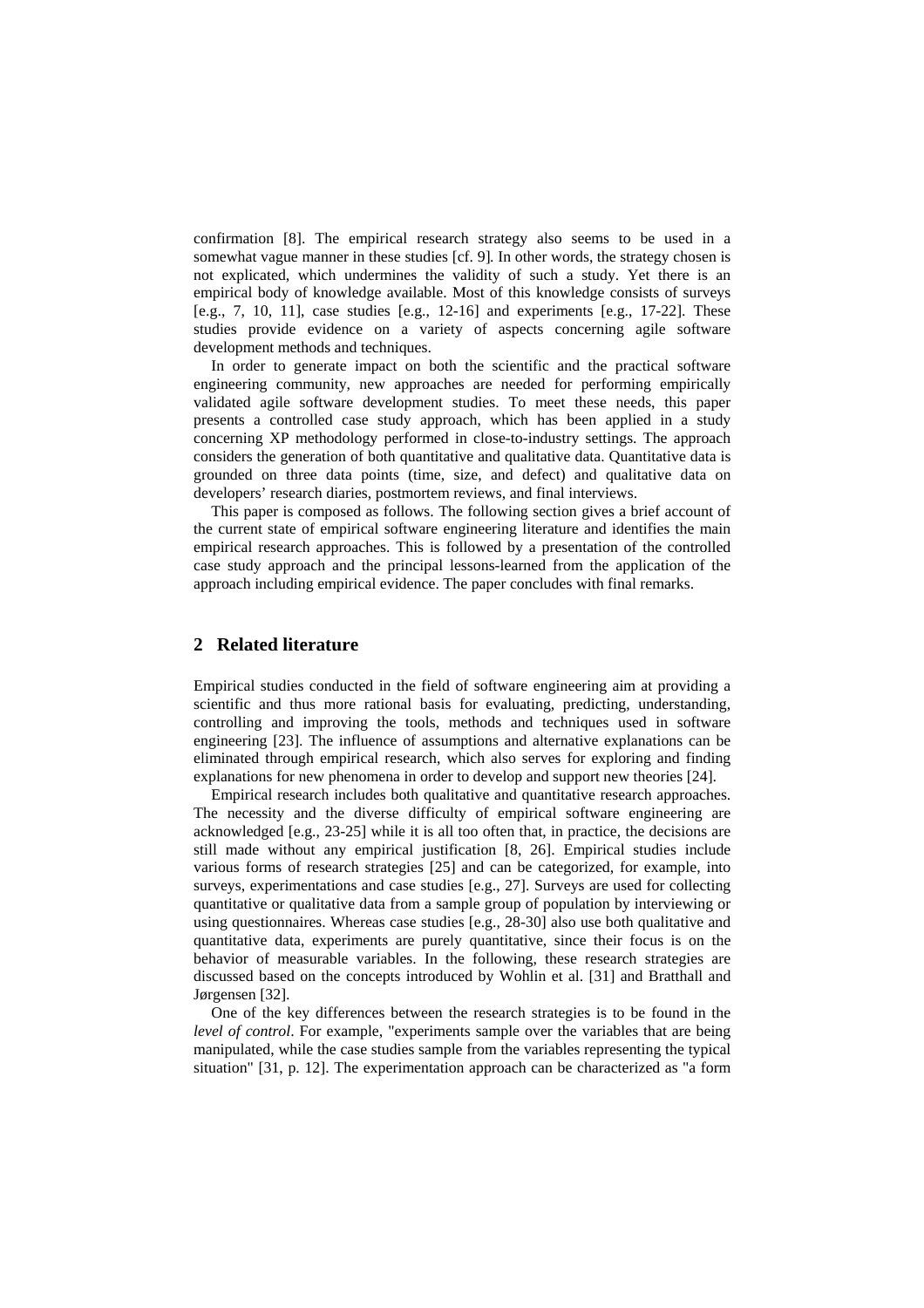of empirical study where the researcher has a control over some of the conditions in which the study takes place and control over the independent variables being studied" [25, p. 456]. The control can be further divided into execution control and measurement control. While case studies lack only execution control, the survey approach lacks also measurement control. In addition, the research strategies also vary regarding their *research environment*: while a survey can usually be conducted as a desktop survey, an experiment is usually carried on in a laboratory or university environment. A survey can also be conducted on-line, yet under the control of the researcher. Case studies, on the contrary, are performed in a real-life context. The focal project aims at producing "real" outcomes. The environment in which a case study is performed is, however, uncontrollable. Other factors distinguishing the research strategies from each other are *investigation cost* and *ease of replication*. The investigation cost rises from surveys to case studies and towards large experiments dramatically. Furthermore, surveys and experiments are easier and far cheaper to replicate than case studies.

The case study approach enables an investigation of extensive phenomena, providing data about, e.g., an entire process or a project. However, the unique nature and uncontrollability of variables tend to cause problems in the generalization of results. Any findings can thus be blamed for "unknown confounding factors", and it is difficult to compare the results [33] as is also their interpretation [27]. The multiple case study approach [34] attempts to address these problems to a certain degree. Yet, the costs of this approach are often significantly higher than those of a single case study, the ability to perform replication reliably is not necessarily guaranteed, and the confounding factor problem and interpretation challenges remain as well.

The research perspective of experiment is usually relatively limited. The focus is on viewing the behavior of a specific set of variables in a defined context. As the experiments are usually conducted in a laboratory or classroom settings they have been criticized for being too unrealistic to allow their results to be transferred to industry [e.g. 33, 39]

Action research [35] can be seen as one form of case study [36]. It focuses more on what practitioners do rather than what they say they do. Moreover, action research produces knowledge for guiding practice [37], which is the principal aim of any empirical research. Unlike in the case study approach, in action research the modification of reality requires a possibility to intervene [38]. Yet, action research has similar limitations to those in the case study approach regarding the generalization of research results, and it may be even more costly due to the fact that it requires action taking and monitoring.

The rallying points of the empirical research strategies described above are to be found in their scientific and systematic approach and concern with quantitative data [27], and their strategy of seeking and validating research results through data collection, analysis and interpretation. In order to overcome the inadequacies of the different empirical research strategies various solutions have been proposed. Wohlin *et al.* [27] encourages a simultaneous use of different research methods. An interplay of various research strategies is likely to yield the most benefit [40]. Therefore, using experiments to complement case studies is often suggested [33]. As stated above, conducting multiple case studies is rarely possible because of the high costs and the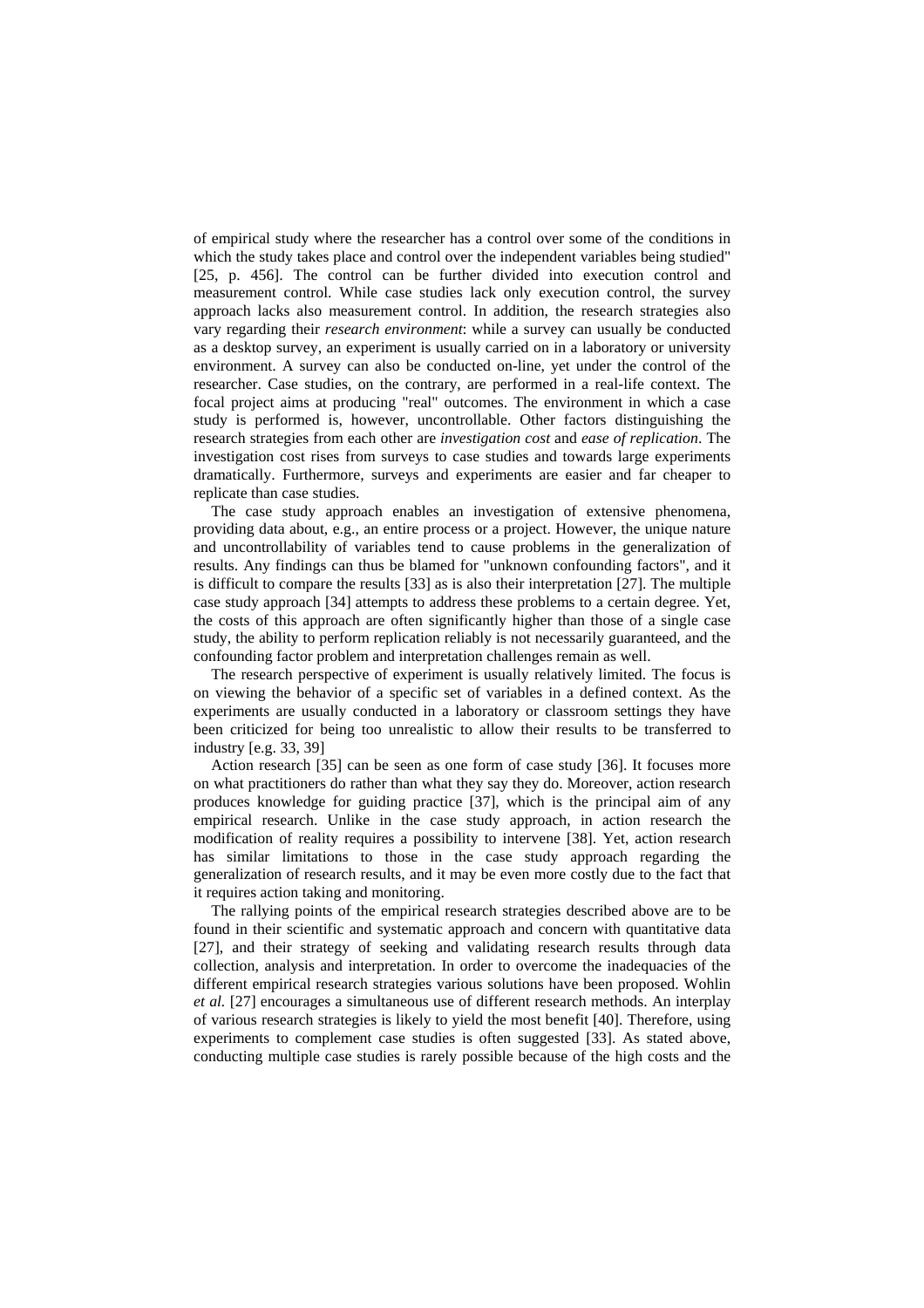difficulty of finding similar enough cases [32]. However, multiple data sources should be used in case studies to provide a higher degree of validity [32].

Wohlin *et al.* [27] have proposed some guidelines for deciding between the experiment and the case study approach. Since both approaches are suitable for comparing two software engineering methods, the choice depends on the scale of the evaluation. Wohlin *et al.* [27] argue that a case study suits industrial evaluations particularly well for the reason that it enables avoiding scale-up problems and the study itself is capable of detecting a more widespread and long-term impact. The experiment, again, should be chosen as the research approach if the research is more concerned with studying the reasons for certain phenomena or evaluating the differences between two or more methods.

Table 1 presents the phases (first column) and tasks (second and third columns, respectively) of the different empirical research strategies. In Column 2, the Quality Improvement Paradigm (QIP) [41] approach for conducting empirical studies [27] is described. The steps are drawn from [31, 42]. The last column presents the case study research approach according to Eisenhardt [43].

| Generic phases of<br>empirical research | <b>Experimental research</b>              | Case study research                       |
|-----------------------------------------|-------------------------------------------|-------------------------------------------|
|                                         |                                           |                                           |
| Design                                  | <b>Characterize</b>                       | <b>Getting started</b>                    |
|                                         | <b>Current Situation/Baseline setting</b> | Definition of research question           |
|                                         | Topic selection                           | Possibly a priori constructs              |
|                                         | Background research                       | Neither theory nor hypothesis             |
|                                         | <b>Set Goals</b>                          | <b>Selecting cases</b>                    |
|                                         | Formulation of goal in a                  | Specific population                       |
|                                         | quantifiable manner                       | Theoretical, not random, sampling         |
|                                         | <b>Choose Process</b>                     | <b>Crafting instruments and protocols</b> |
|                                         | Setting of research context               | Multiple data collection methods          |
|                                         | Formulating hypothesis                    | Qualitative and quantitative data         |
|                                         | Determining variables                     | combined                                  |
|                                         | Identifying subjects                      | Multiple investigators                    |
|                                         | Setting of instrumentation                |                                           |
| Implementation                          | Execute                                   | <b>Entering the field</b>                 |
|                                         | Prepare study                             | Overlap data collection and analysis      |
|                                         | Execute study (collect the data)          | Flexible<br>and<br>opportunistic<br>data  |
|                                         | Validate data                             | collection methods                        |
|                                         | Analyze                                   | Analyzing data                            |
|                                         | Perform statistical analysis              | Within-case analysis                      |
|                                         | Visualize analysis results                | Cross-case<br>pattern<br>search<br>using  |
|                                         | Study outcomes                            | divergent techniques                      |
|                                         | Accept/reject hypothesis and draw         |                                           |
|                                         | conclusions                               |                                           |
| Learning                                | Package                                   | <b>Shaping hypothesis</b>                 |
|                                         | Report findings                           | Iterative tabulation of evidence for each |
|                                         | Store data & analysis for further use     | construct                                 |
|                                         |                                           | Replication, not sampling, logic across   |
|                                         |                                           | cases                                     |
|                                         |                                           | Search evidence for "why" behind          |
|                                         |                                           | relationships                             |
|                                         |                                           | <b>Enfolding literature</b>               |
|                                         |                                           | Comparison with conflicting literature    |

**Table 1.** Empirical research approaches presented in literature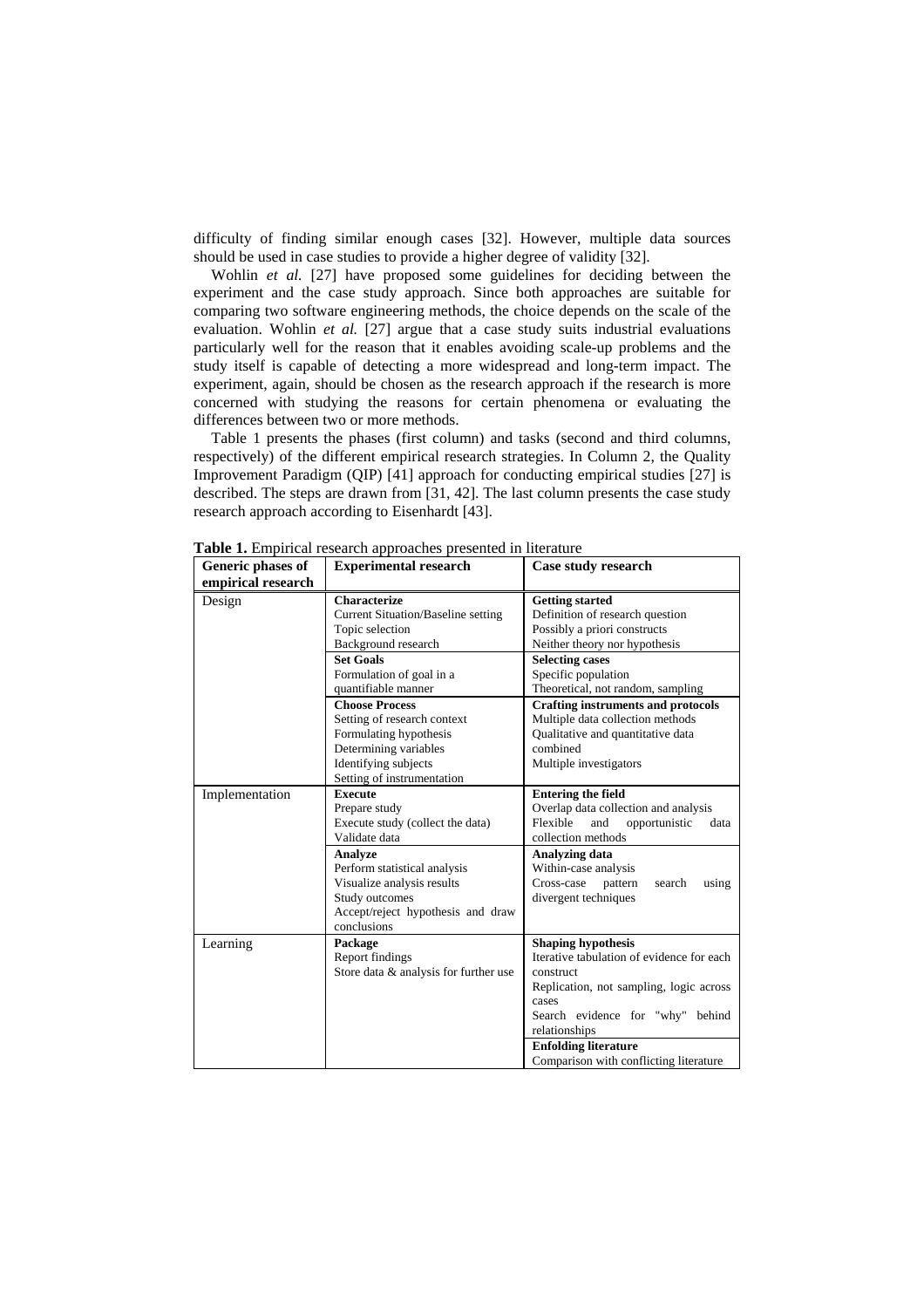| <b>Generic phases of</b><br>empirical research | <b>Experimental research</b> | Case study research                  |
|------------------------------------------------|------------------------------|--------------------------------------|
|                                                |                              | Comparison with similar literature   |
|                                                |                              | <b>Reaching closure</b>              |
|                                                |                              | Theoretical saturation when possible |

The traditional empirical research approaches (Table 1) serve their purpose in a wide range of research domains. Agile software development is, however, characterized by rapid iterative cycles and continuous changes in the process and in the product requirements. If the empirically validated scientific data about agile software development is to be generated, the research approach needs to be able to adapt to these settings. This creates the need to effectively combine the experimental, case study and action research approaches. This paper proposes a combined approach, i.e. a controlled case study approach, which will be presented in the following section.

# **3 A Controlled Case Study Approach**

In this section the controlled case study approach is presented. It represents a research approach that, for one thing, is particularly suitable for the study of agile methodologies and, for another, generates impact on both scientific and practical software engineering communities. In conjunction with the introduction of the approach, an empirical case is laid out in which the approach has been applied. This facilitates understanding how the approach is designed to work when conducting research on agile software development.

The controlled case study approach was applied in a software development project called eXpert, in which a team of four developers implemented a system for managing the research data obtained over years at a Finnish research institute (section 4). The research goal of the study was two folded. First, the aim was to empirically evaluate the Extreme Programming (XP) method in practical settings. Second, the research aimed at applying the controlled case study approach in order to assess its suitability for studying agile methodologies. The details of the study can be found in [12].

While the controlled case study approach strives for replication (experimentation) and in-depth data collection (case study), it also has the ability to change the process (action research) in a close-to-industry setting in which also business pressure is present. It therefore contains some of the features typical of laboratory experiments, such as a *high degree of control* over independent variables, execution and measurement, and environmental conditions. Furthermore, the *ease of replication* of the controlled case study approach is currently under scrutiny in a connection with a replication of the approach being executed at the moment.

A particularly interesting issue regarding the controlled case study approach is to be found in the dual goal structure of the outcome: 1) fully functional software system or a software product, and 2) research data on selected aspects. Accordingly, the focus of the research is on *evaluating the entire process* of software development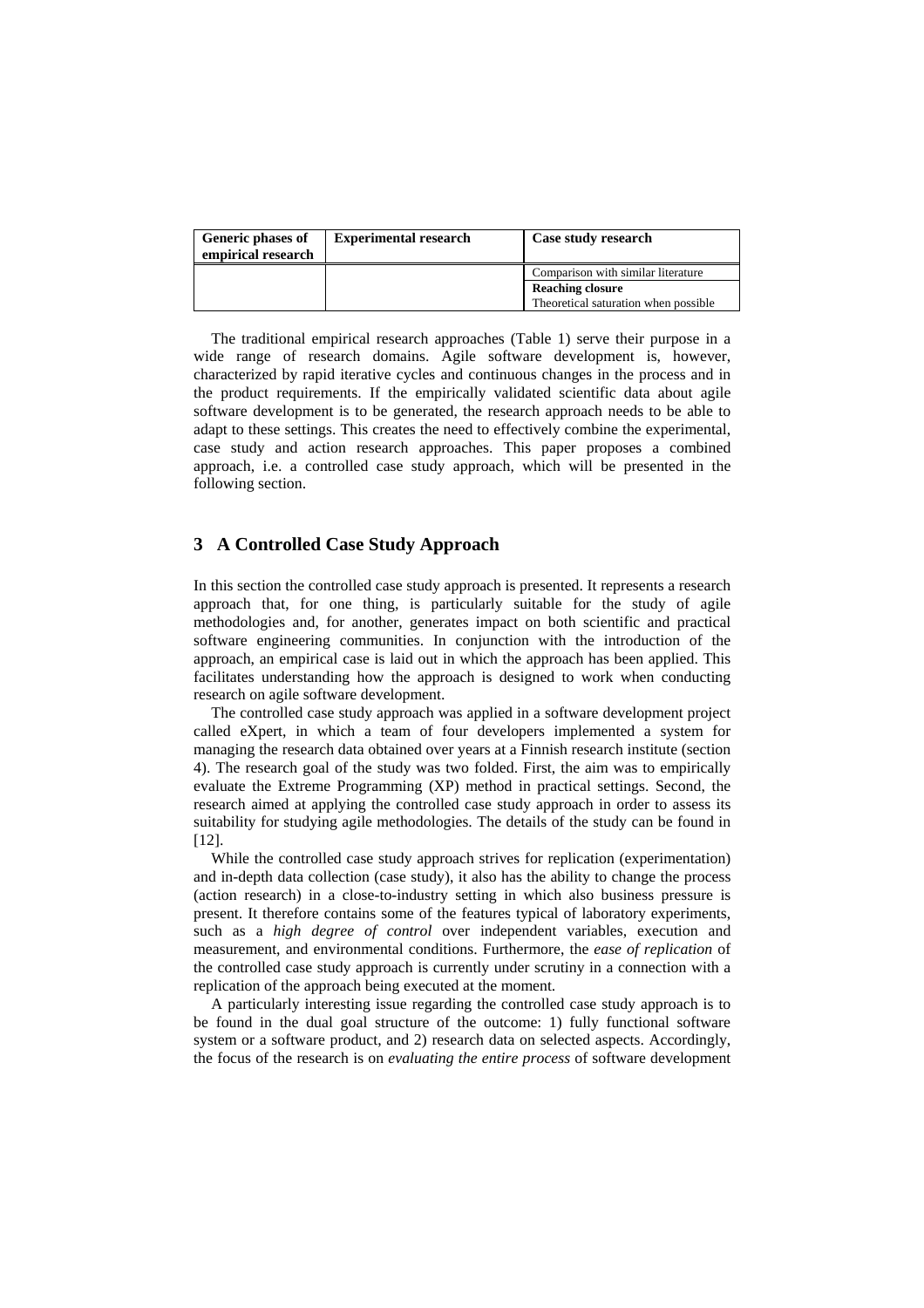when using Extreme Programming or some other agile approaches as the development method. The research considers both *quantitative and qualitative* data and respective data collection techniques.

Figure 1 presents the dynamics, relationships and phases of the proposed research approach designed for the evaluation of agile software development methods in practical settings. It is an iterative research approach incorporating an effective utilization of multiple research methods. These are the experimental and case study research strategies supplemented with the action research [see e.g., 44] perspective.



**Fig. 1.** Controlled case study approach

The phases, steps and outcomes of the empirical research strategy are presented in the following sub-sections. It will also be explained how the different phases and steps were applied in the empirical study (eXpert).

#### **3.1 Design-phase**

The design phase is divided into a design *in vitro* and design *in vivo* phases. The design *in vitro* phase occurs prior to the project under research. It initializes the research and enables setting the focus on the most relevant topics in terms of both business and research. It also includes the steps that need to be done only once during the research such as identification of the research needs and selection of subjects, and that does not yet involve the subjects of the study, i.e. the project team in this case. The design *in vitro* is intended to last from one to few months at the most.

The *in vivo* design phase is a fixed part of the software development project under research. It is iteratively applied at the beginning of every 1-2 week development cycle (Fig. 1). These cycles need to be synchronized with the actual iterations of the agile software development process. This ensures the ability to refocus the research, to identify additional measures and variables, and to improve data collection techniques, for instance, during the project.

Table 2 presents the steps and outcomes of the design phase of the controlled case study approach.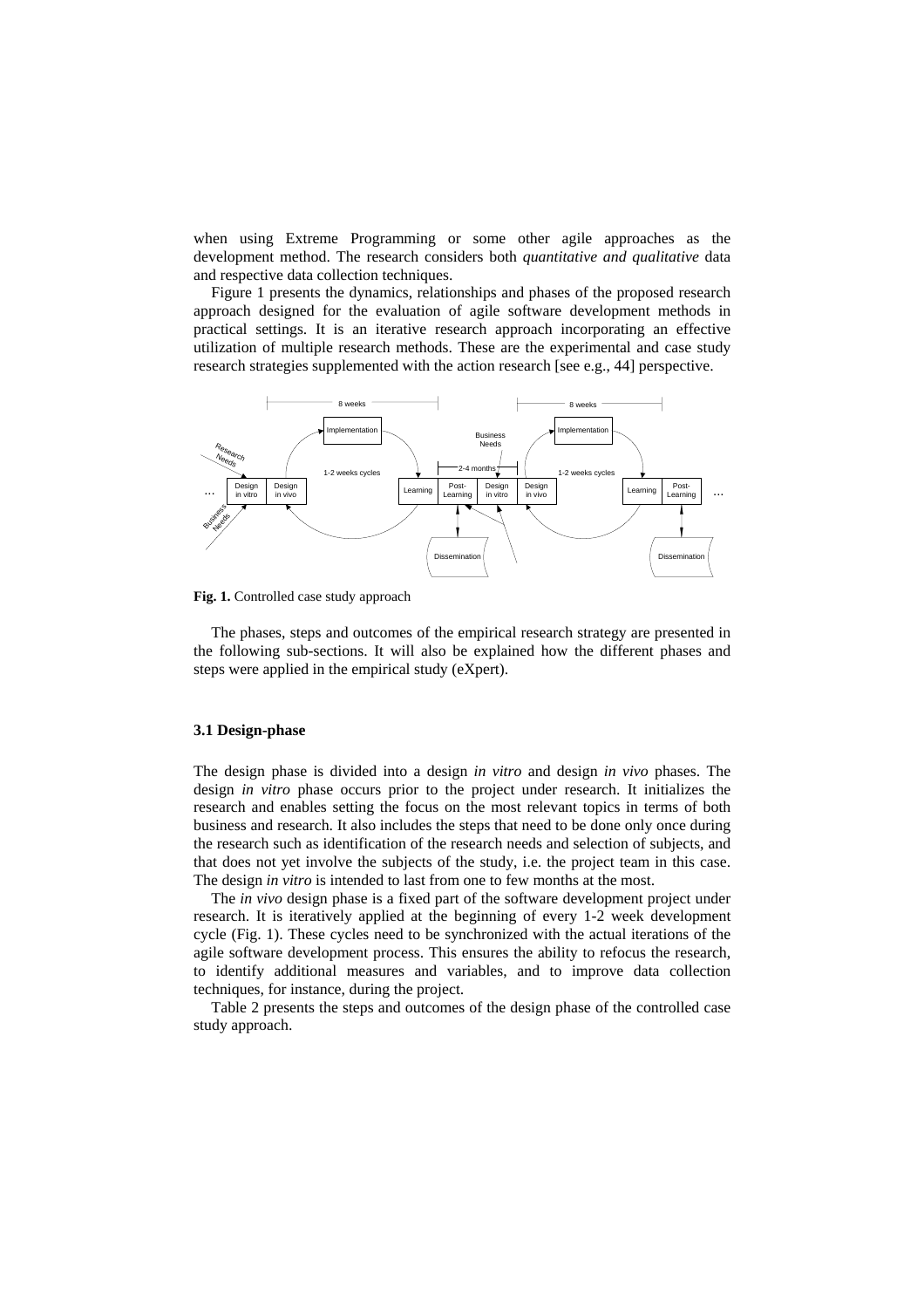**Table 2.** Design phase steps and outcomes

| Design phase     | <b>Steps</b>                                                                                                                      | Outcome                                                                                                               |
|------------------|-----------------------------------------------------------------------------------------------------------------------------------|-----------------------------------------------------------------------------------------------------------------------|
| Design in vitro  | Identification of research and business needs                                                                                     | List of potential topics                                                                                              |
|                  | Background research                                                                                                               | Topics with the highest scientific<br>and business impact                                                             |
|                  | Target setting                                                                                                                    | Goal of current research                                                                                              |
|                  | Background research/Baseline setting                                                                                              | Current knowledge on chosen<br>topic                                                                                  |
|                  | Setting of research context<br>Multiple investigators                                                                             | Research environment<br>Researchers and other research<br>parties involved                                            |
|                  | Identifying subjects using theoretical (not<br>random) sampling                                                                   | Target project, project members                                                                                       |
| Design in $vivo$ | Neither theory nor hypothesis: Determining<br>variables<br>Multiple data collection methods: Qualitative<br>and quantitative data | Preliminary variables<br><b>Updated variables</b><br>Plan for data collection                                         |
|                  | Setting of instrumentation                                                                                                        | Data collection tools<br>Project documentation templates<br>Training material/Standards<br>Software development tools |

In the *in vitro* design phase the needs of both research and industry are determined to support the eventual topic selection. The needs are further elaborated on the basis of preliminary background research (e.g. desktop research). The eXpert project was preceded by an extensive literature review of agile/XP methods [45], highlighting potential research topics. Once the topic for the current research has been selected, a focused background research may be needed. In the eXpert study this included mapping the empirical research done in the field of agile software development methods. This survey revealed that there was very little empirical evidence available of the applicability of agile/XP processes, though some experiments and case studies had been performed regarding certain practices. Therefore, the goal of the research was set: to evaluate the XP software development process as a whole, and to set a baseline for future replications and more focused research endeavors.

Goal setting was followed by setting the research context. This phase includes selecting the environment for the research project and defining the research parties participating in the process. In addition, the subjects for the research are chosen. In the eXpert project, convenience sampling [31] was used for selecting the nearest and most convenient subjects for the study. In our case, this meant selecting the most experienced of the university students available to be included in the project team. The reason for this was that it was concluded that the validity of the research conducted with experienced students would be comparable with research conducted with practitioners in industry [e.g., 46].

Though no hypotheses are yet set, the variables and methods for their collection need to be defined at the beginning of the *in vivo* design phase (i.e., at the beginning of each iteration). Multiple data collection methods are recommended for multiple sources of information [32]. In eXpert, the applied qualitative data collection methods included group interviews, postmortem reviews and developer's diaries. Quantitative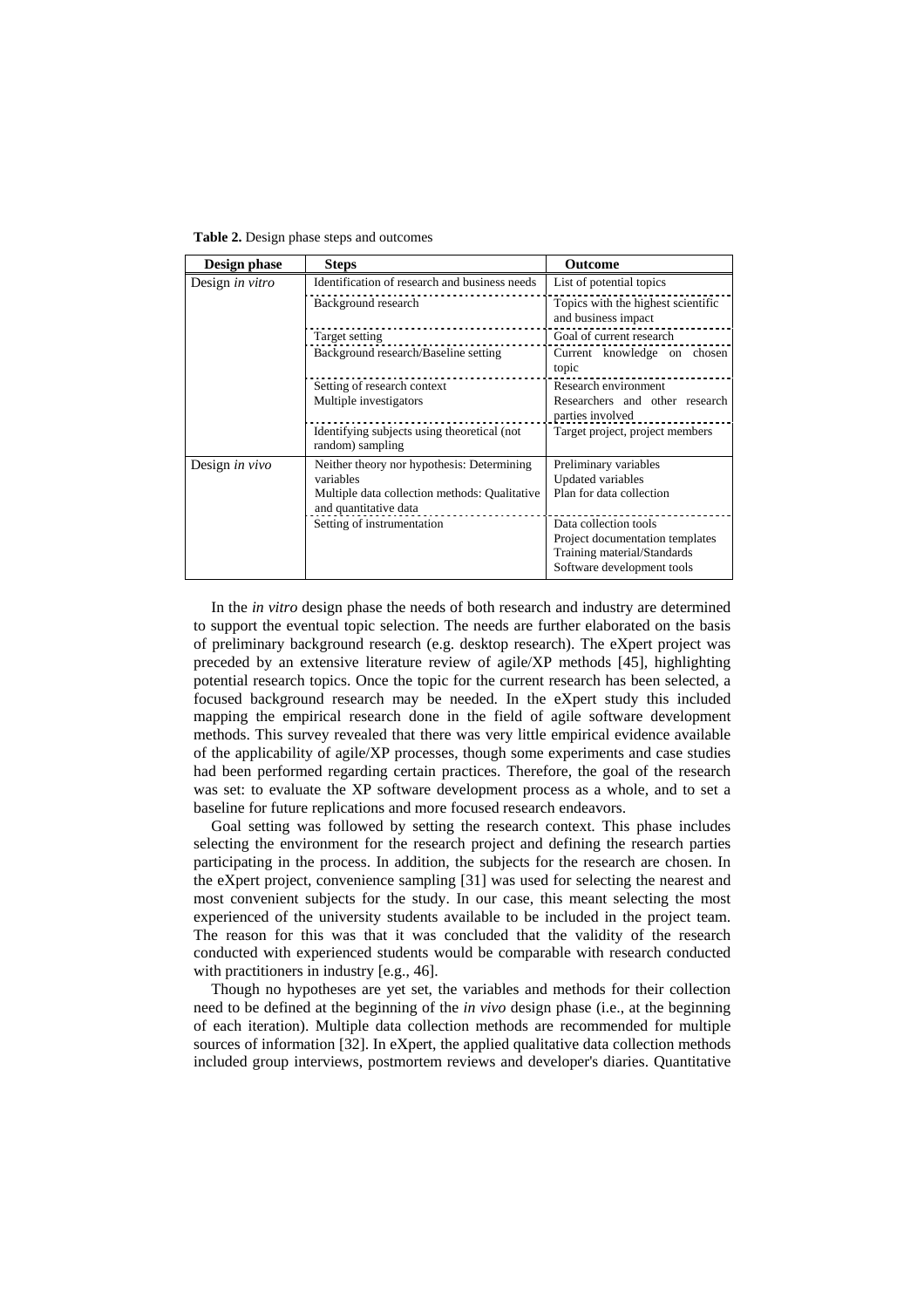data was grounded on three data points: Time, size and defect as suggested by Humphrey [47]. Time was tracked by minute on XP practices and tasks, size was tracked in terms of lines of code and defects were categorized and recorded systematically. Thus, the generation of both qualitative and quantitative research data was ensured.

Finally, the instrumentation is chosen and prepared, including data collection tools, project documentation templates, standards, training material and guidelines as well as the physical facilities and technical implementation environment for the target project. *In vivo* design requires the ability to identify and develop new data collection mechanisms and to fine-tune the existing ones if needed. In principal, the controlled case study approach calls for redirecting the research in a systematic, controlled and recorded fashion.

#### **3.2 Implementation phase**

l

The implementation phase is very intense taking only eight weeks. The time frame and developer effort usage are therefore fixed. Flexibility is reserved for delivered functionality, which is in accordance with the principles of agile software development. The aim of software development project is to produce a fully functional software system or a software product<sup>1</sup> for an actual customer. The research process itself focuses on collecting qualitative and quantitative research data, which can be used for several purposes. The research data, in the optimum case, benefits the team as well. While the researchers are mainly interested in studying the agile software development process or some specific part of it, the team can (and should) use the data for software process improvement (SPI) [48]. If the team does not find the data useful, the data collection, even if carefully followed, is bound to become error-prone, as it has been the case in personal software process (PSP) research [e.g., 49]

Implementation begins with the finalization of instrumentation (i.e., data collection devices) and training the subjects into their tasks, i.e. the agile development process under investigation, software development tools and data collection procedures. Training should not take more than 2 days. The actual implementation time data collection is performed on a daily basis using the simplest possible mechanisms. In eXpert, paper, pen and a notebook was used. This was supplemented with a set of simple spreadsheets. The validity of quantitative data is continuously monitored during the project by the project manager, metrics responsible, on-site customer, and the management of customer organization. Data is collected not only for storing purposes but it is also actively used via analysis and visualization mechanisms. This enables the analysis to overlap the collection process in an effective and iterative manner.

Table 3 presents the steps and outcomes of the implementation phase in the controlled case study approach.

 $1$  Due to time constraints the systems or products produced are relatively small in terms of size and effort use, e.g. less than 10000 lines of code or 1000-1500 hours of development effort.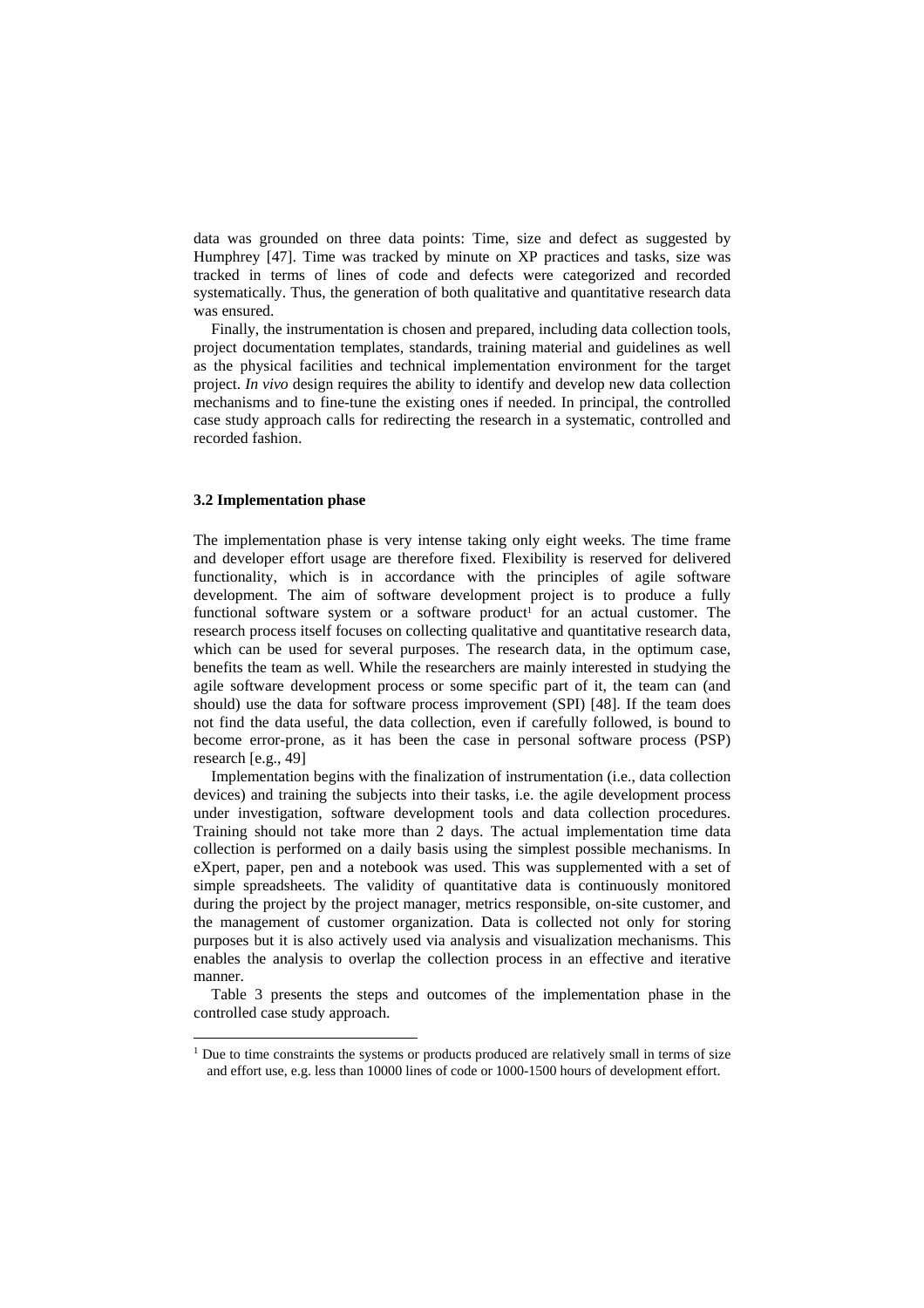**Table 3.** Implementation phase steps and outcomes

| Implementation | <b>Steps</b>                                                                                                                                                            | <b>Outcomes</b>                      |
|----------------|-------------------------------------------------------------------------------------------------------------------------------------------------------------------------|--------------------------------------|
| phase          | Preparing study                                                                                                                                                         | Training                             |
|                |                                                                                                                                                                         | Infrastructure: Installing of tools, |
|                |                                                                                                                                                                         | development of templates             |
|                | Executing study                                                                                                                                                         | Collected research data              |
|                | Solving business problem                                                                                                                                                | Working software system              |
|                | Validating data                                                                                                                                                         | Validated research data              |
|                | Analyzing and visualizing the data from Analyzed data<br>current iteration/Overlapping data collection Visualized data<br>and analysis/Iterative tabulation of evidence |                                      |
|                | for each construct                                                                                                                                                      |                                      |

### **3.3 Learning Phase**

The learning phase is divided into learning and post-learning phases (Fig. 1.). The learning phase includes the steps taken *during* the software development process at the end of every iteration in the Agile process. The post-learning phase takes place only *after* the actual intense software development process, when all the research data is available. Thus, the learning phase is concerned with improving the current software development process as well as the research process whereas the postlearning process aims at systematic dissemination of research data.

Table 4. presents the steps and outcomes of the learning and the post-learning phases of the controlled case study approach.

| <b>Learning phase</b> | <b>Steps</b>                                                                                                                                                                                                                                                                                                                                                                                                        | <b>Outcomes</b>                                                                                                                                                                                                                                               |
|-----------------------|---------------------------------------------------------------------------------------------------------------------------------------------------------------------------------------------------------------------------------------------------------------------------------------------------------------------------------------------------------------------------------------------------------------------|---------------------------------------------------------------------------------------------------------------------------------------------------------------------------------------------------------------------------------------------------------------|
| Learning              | Post-mortem reviews/analysis<br>Interpretation of analyzed<br>and<br>visualized data from the previous<br>iterations                                                                                                                                                                                                                                                                                                | Suggestions for process enhancement<br>Process enhancements<br>Experiences of the process<br>Feedback for following in vivo design<br>phase as e.g. suggestions for data<br>collection improvement                                                            |
| Post-Learning         | Group interview<br>Analyzing and visualizing data from<br>project<br><i>(quantitative)</i><br>entire<br>and<br>qualitative)<br>Store data & analysis for further use<br>Draw conclusions/Theoretical<br>saturation when possible<br>Report findings/Dissemination<br>Identification of future research<br>opportunities<br>Possible involvement of external<br>researchers for data analysis on new<br>perspectives | Developer insights, experiences<br>Generalizations & conclusions<br>$\Rightarrow$ scientific dissemination<br>$\Rightarrow$ industrial application<br>Replications & New controlled case study<br>research projects<br>Enhanced controlled case study process |

**Table 4.** Learning phase steps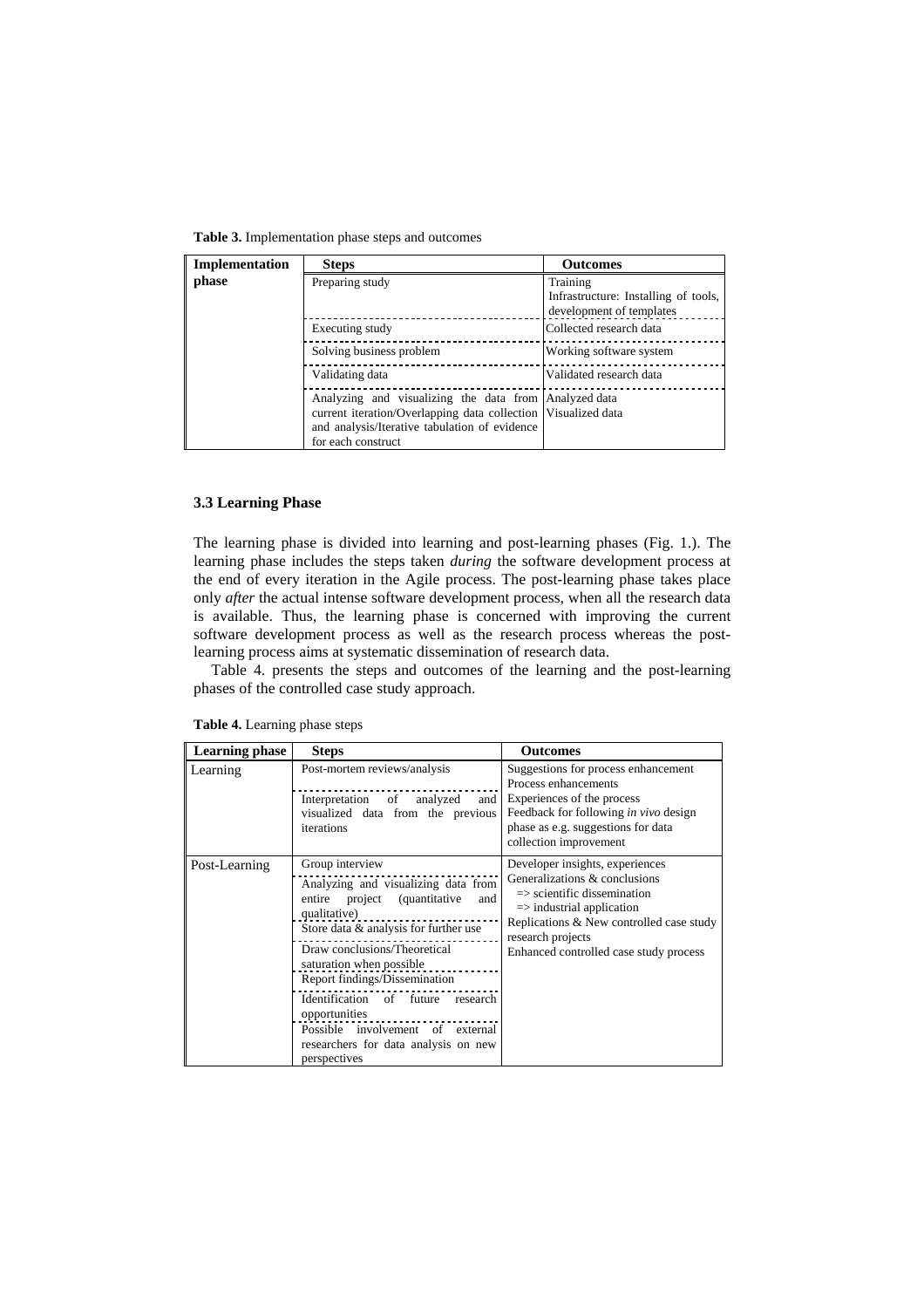The principal mechanism of the learning phase includes postmortem reviews [29], and learning through analyzing and interpreting the collected data. Postmortem reviews are used for enhancing the XP software development process according to the experiences of the related stakeholders in the project. The postmortem review aims at detecting positive and negative issues vis-à-vis the previous iteration. In this phase, the software developers may propose various alterations, which are prioritized and agreed on. In eXpert, the postmortem reviews recurred five times, i.e. after every iteration. The postmortem review was used not only for enhancing the practices of the software development project but for adapting the research mechanisms to the project. For example, data collection tools were improved and variables were advanced during the project.

The post-learning phase includes several steps designed to feed the next project and to analyze collected data for dissemination purposes. For example, a group interview is conducted to survey the experiences of software developers. All data sources, such as post-mortem session recordings, interviews, spreadsheets and developer's diaries are analyzed and the outcomes stored for further use. Further use also includes identification of the most efficient ways of utilizing collected data. It is often only after the project has ended that some of the data use possibilities are detected. Data analysis may also include the involvement of external researchers enabling the investigation of data from their perspective, which is likely to encourage cooperation between different researchers and promote future studies. While this may be regarded as a radical suggestion, it is based on the assumption that case studies of this sort yield more data than a single team of researchers can utilize effectively.

The aim of the post-learning phase is to generate knowledge for scientific and practical use alike. The post-learning phase also enables an explicit consideration of alterations to the research process, which is why this phase lends itself to launching the planning for the following research projects.

## **4 Applying the Controlled Case Study Approach: Lessons-learned**

The controlled case study approach was applied in the eXpert software development project to evaluate its suitability for researching agile software development methodologies. The lessons-learned section identifies the principal issues that can be used for improving the proposed approach.

#### **Design phase**

The training material and the implementation plan were the principal issues that were documented prior to the launching of the project. This was seen as an effective means of ensuring sound kick-off for the project, and the documentation was also considered something that could be effectively re-used in subsequent replications. The most important finding of the *in vitro* design phase was the sampling of project members. The validity of research with students is, to a high degree, dependent on their level of knowledge concerning software engineering practices [46]. Recruiting more experienced subjects would thus be worth some effort in advertising and persuasion. The qualitative and quantitative research data from the postmortem reviews and final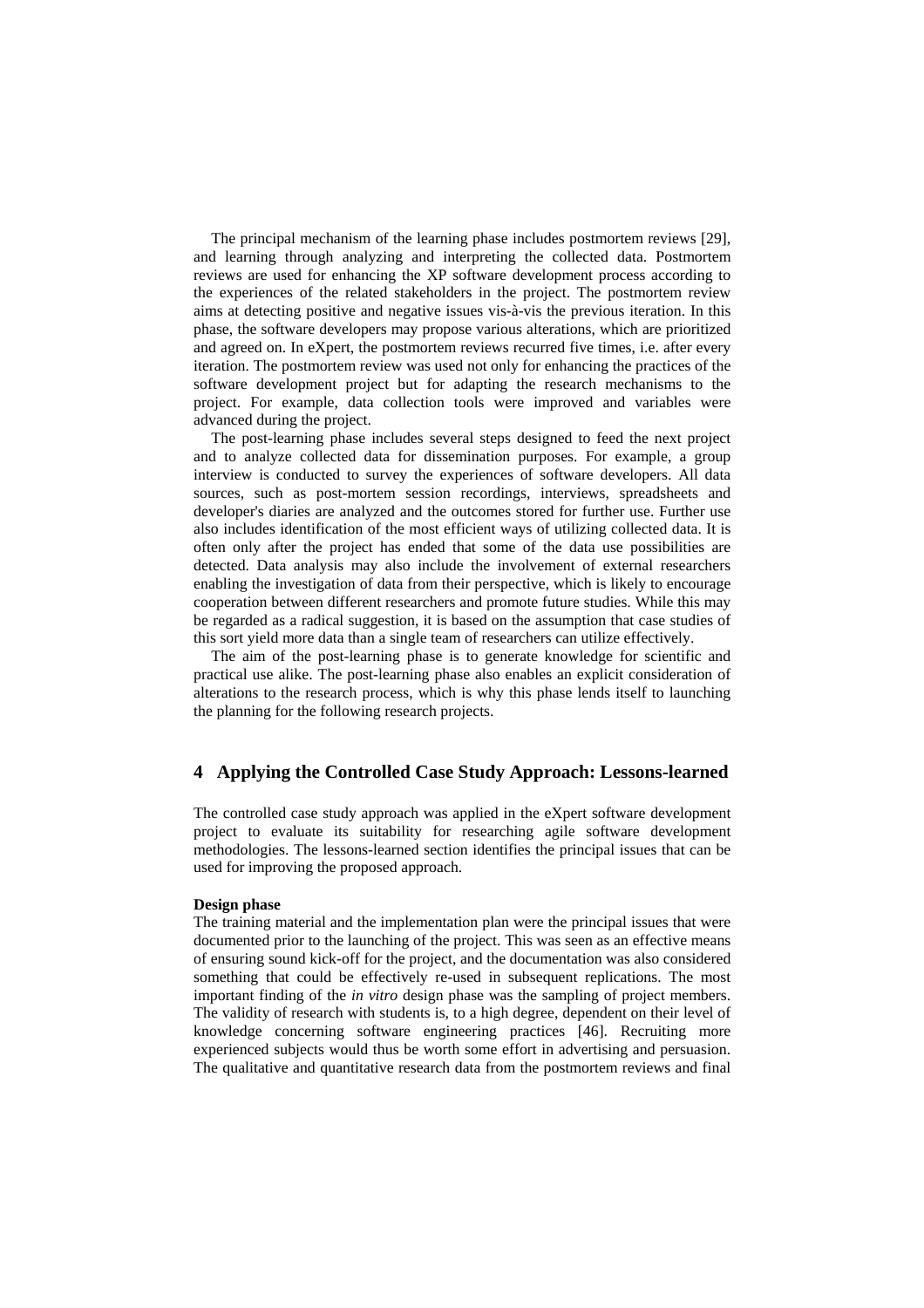interviews revealed that detailed instructions, e.g. coding standards, should have been created for the project team prior to the project, i.e. in the design *in vitro* phase.

The *in vivo* design phase proved to be an efficient means of improving the data collection capabilities. The postmortem analysis [50] technique – an improvement and reflection device - which was used for evaluating the project after each software release was found an effective way of identifying issues that needed improvement, not only from the practical business perspective but also from research point of view. The post-mortem analysis is performed in the learning phase and it feeds into the design *in vivo* phase. For example, it was identified that team presence was something that could have an influence on the project outcome. The team presence factor indicated the time spent within project facilities, since no work was to be performed outside. This was realized quite early (after the first release) and appropriate measures were taken, i.e. proper instrumentation, to ensure that also this data point was captured throughout the project.

As an example, postmortem findings on time tracking were found to be directly related with the research data collection. During the project, a total of 14 negative and 4 positive comments were given on time tracking. These comments led to various enhancements made in recurring *in vivo* design phases. For example, improvements were made on data collection instructions to ensure a higher degree of data reliability. The spreadsheet used for collecting working hours was also updated with additional column for tasks not related to actual project work, such as coffee breaks.

The exploratory approach to data collection resulted in a more extensive base for establishing the baselines of agile methodologies. Instead of concentrating on just one practice at a time, e.g. pair programming, data collection covered the whole process and provided data for a broad spectrum of analysis.

#### **Implementation phase**

It was found encouraging for the developers to realize that collected data was monitored on a daily basis by several stakeholders. In fact, this proved to underline the importance of data collection and researcher commitment, thus reducing the amount of missing data. Rapid monitoring also revealed various forms of ambiguous data, which could then be immediately revised together with the developers, and either corrected or interpreted more accurately. Based on the experiences gained, the key to success here is the ability to incorporate developers as co-researchers with their own research agenda and interest. In the eXpert case, the developers were responsible for investigating the effect of postmortem review technique within the context of extreme programming.

Yet, it should be emphasized that the principal goal and outcome of the implementation phase is working software. The data should work to yield benefits and not to hinder the progress of the team in practice.

### **Learning phase**

Although it would have been beneficial to use the data also for software process improvement purposes, this was not achieved in the eXpert project. Due to the focus being mainly on the research aspect, process improvement relied on postmortem reviews only. Moreover, the postmortem review results are solely based on related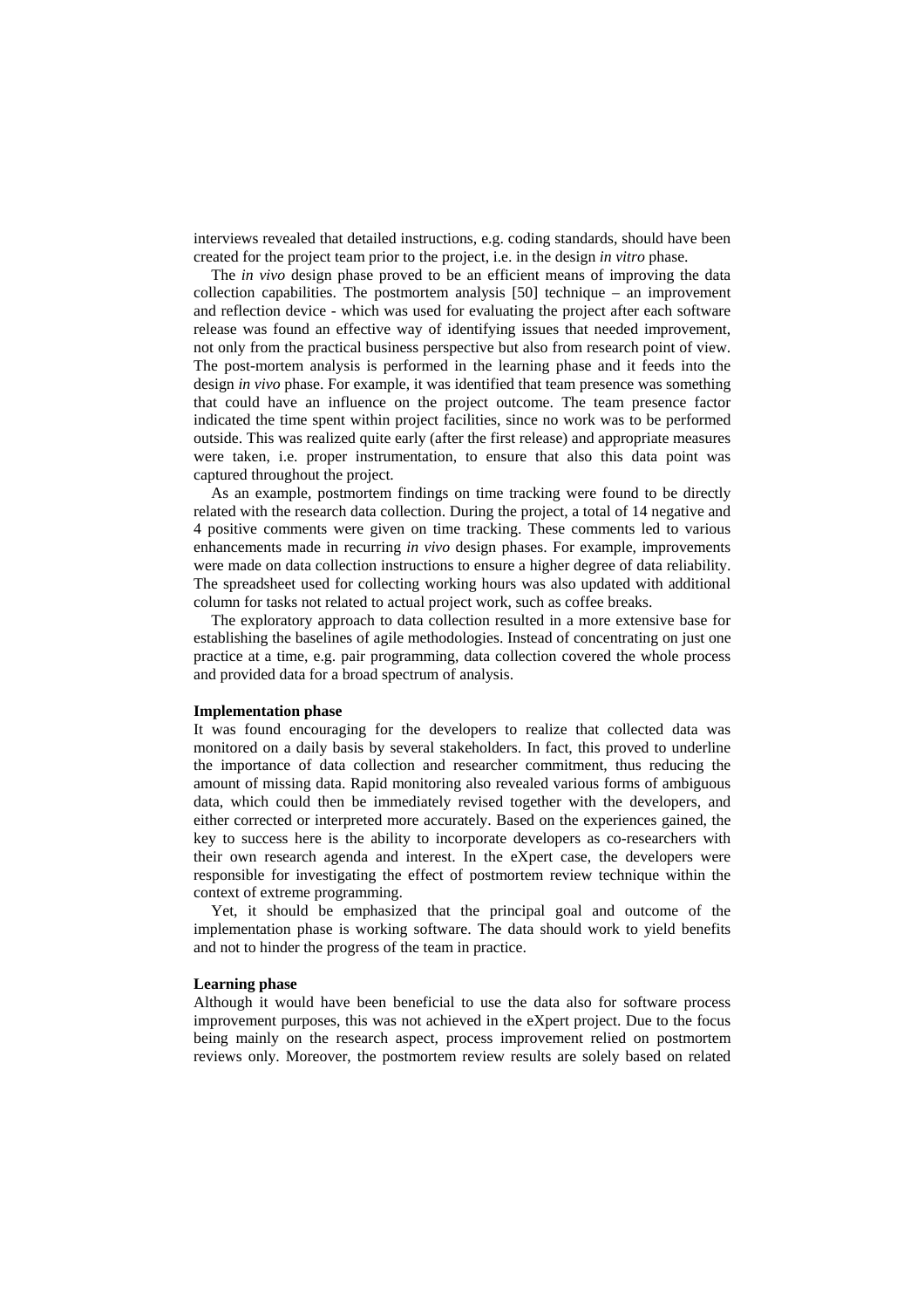stakeholders' experiences and opinions. Even though they are valuable as such, they are deemed to fall short without proper tracking mechanisms and therefore lack data for their confirmation. To ensure and improve this aspect of the controlled case study approach, it is suggested that the learning phase is complemented with on-time explicit data interpretation sessions with software developers. These can be embedded in postmortem review sessions. Due to the tight implementation schedule, this may, however, prove difficult.

Regarding postmortem reviews, the bottom-line is the monitoring of whether the suggested and agreed process changes were actually carried out. It is worthwhile to record all the postmortem reviews and also to monitor whether the findings are still valid after the next iteration.

The time reserved for post-learning was a few months, which was found to be too short for effective dissemination. The eXpert-project results are currently being disseminated as the replication study is already in progress. The danger lies in mixing the results of one study with those of another. Thus, explicit emphasis needs to be placed on research discipline. It also needs to be noted that the number of research perspectives one can manage is limited and there will always be data that remains unanalyzed for a long period of time, which is thus in danger of becoming obsolete.

The learning phase, especially postmortem reviews, proved a useful mechanism for improving not only the software development process but also the research process during the project.

# **5 Conclusions**

While agile software development methods have gained wide-spread interest in the field of software engineering, an empirical validation of the ideas presented by agile proponents is very limited. It was claimed that if Agile solutions were to generate impact on both the scientific and practical software engineering community, new approaches to empirically validated agile software development studies would be needed.

To meet these needs, this paper presented a controlled case study approach. The novelty to be found in this approach is twofold: It produces working software and it combines several research strategies aiming at producing valid research data on selected research topics. Both goals need to be treated as equally important or else the close-to-industry setting will not apply. The approach is drawn from experimentation (strives for replication), case study (strives for in-depth nature) and action research (strives for detecting and reacting to changes in the process). The controlled case study approach is explicitly designed to meet the needs of agile software development research: this is done by placing emphasis on the iterative and incremental nature of software development in very short development cycles. The approach considers the generation of both quantitative and qualitative data. Quantitative data is grounded on three data points (time, size, and defect) and qualitative data on developers' research diaries, postmortem sessions, and final interviews.

The controlled case study approach was applied in order to be validated in an XP case study. The results of the case study are in the process of being disseminated at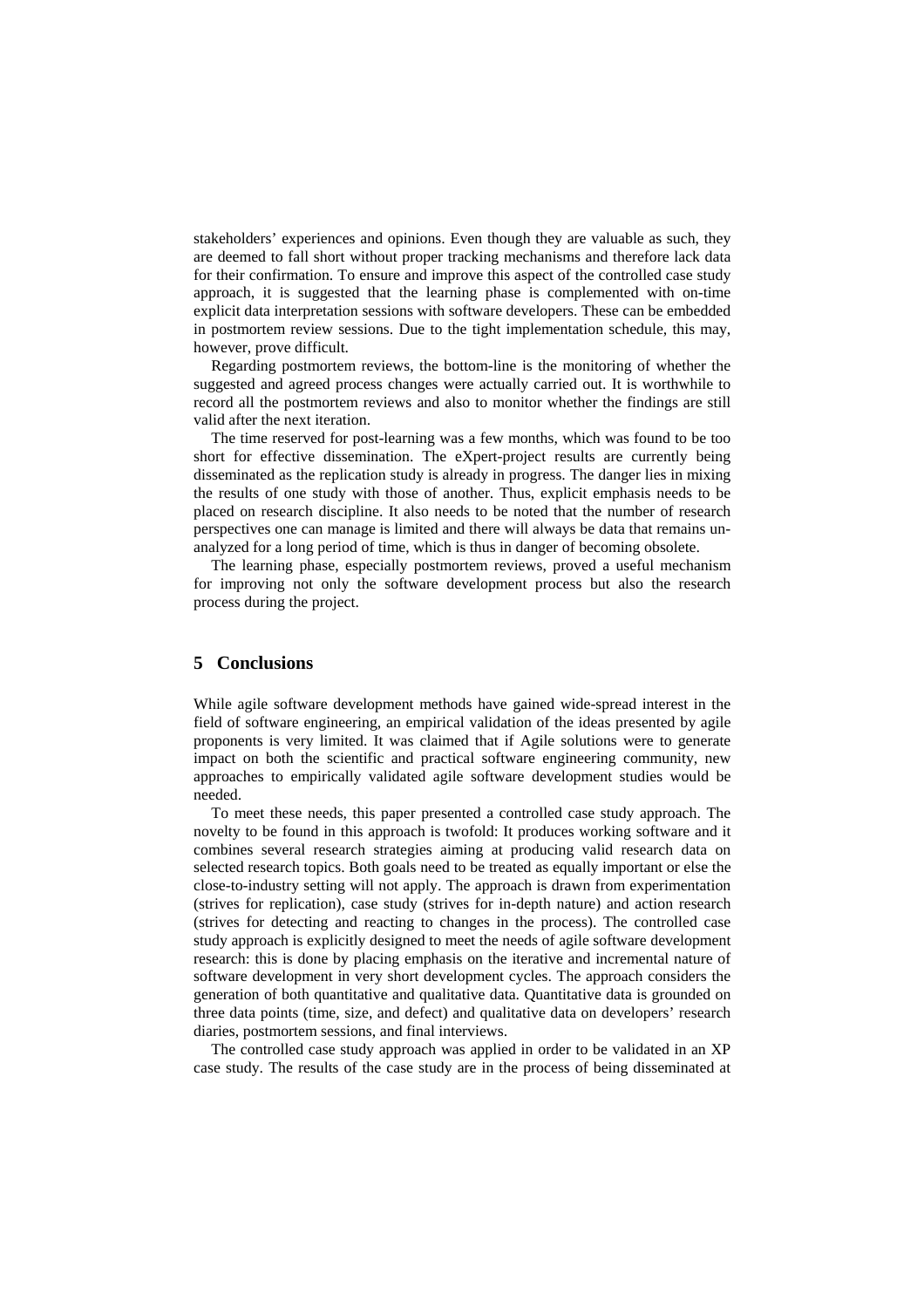present and another project code-named zOmbie is currently in progress. Plans are already being made for a third replication. While eXpert and zOmbie have been conducted predominantly with student subjects, future studies have been designed to include representatives of industry developing their own software in a specified research setting.

Although the approach presented in this paper strives to increase the degree of measurement and execution control in close-to-industry settings, it does not overcome the principal limitation of case studies – the inability to generalize results. Pure experiments and traditional case studies are also definitely needed and called for in the area of agile software development. It is, however, claimed by the authors, that it is the interplay of all these approaches that will yield better results in the scientific community for the benefit of software industry. For example, the pair programming technique is currently undergoing a series of empirical investigations in terms of planned experiments in different parts of the world. Using the controlled case study approach we are able to test, verify and invalidate (or validate) parts of the findings made in these studies. This is especially the case when investigating the longer term impact of a particular technique and its interplay with other techniques in the industrial context. It would be more difficult to do this in a purely experimental setting. Furthermore, the in-depth nature of the controlled case study approach enables the identification of procedures, processes, techniques and methods that could be placed under experimental evaluation.

### **References**

- [1] B. Boehm and R. Turner, *Balancing Agility and Discipline: A Guide for the Perplexed*: Addison-Wesley, 2003.
- [2] K. Beck, *Extreme Programming Explained: Embrace Change*: Addison Wesley Longman, Inc., 2000.
- [3] A. Cockburn, *Agile Software Development*. Boston: Addison-Wesley, 2002.
- [4] P. Schuh, "Recovery, Redemption, and Extreme Programming," *IEEE Software*, vol. 18, pp. 34-41, 2001.
- [5] J. Rasmusson, "Introducing XP into Greenfield Projects: Lessons Learned," *IEEE Software*, pp. 21-28, 2003.
- [6] O. Murru, R. Deias, and G. Mugheddu, "Assessing XP at a European Internet Company," *IEEE Software*, pp. 37-43, 2003.
- [7] M. Lindvall, V. R. Basili, B. Boehm, P. Costa, K. Dangle, F. Shull, R. Tesoriero, L. Williams, and M. V. Zelkowitz, "Empirical Findings in Agile Methods," presented at XP/Agile Universe 2002, Chicago, IL, USA, 2002.
- [8] M. V. Zelkowitz and D. R. Wallace, "Experimental Models for Validating Technology," *Computer*, pp. 23-31, 1998.
- [9] J. Noll and D. C. Atkinson, "Comparing Extreme Programming to Traditional Development for Student Projects: A Case Study," presented at XP2003, Genova, Italy, 2003.
- [10] B. Rumpe, "Quantitative Survey on Extreme Programming Projects," presented at XP2002, Alghero, Sardinia, Italy, 2002.
- [11] B. Tessem, "Experiences in Learning XP Practices: A Qualitative Study," presented at XP2003, Genova, Italy, 2003.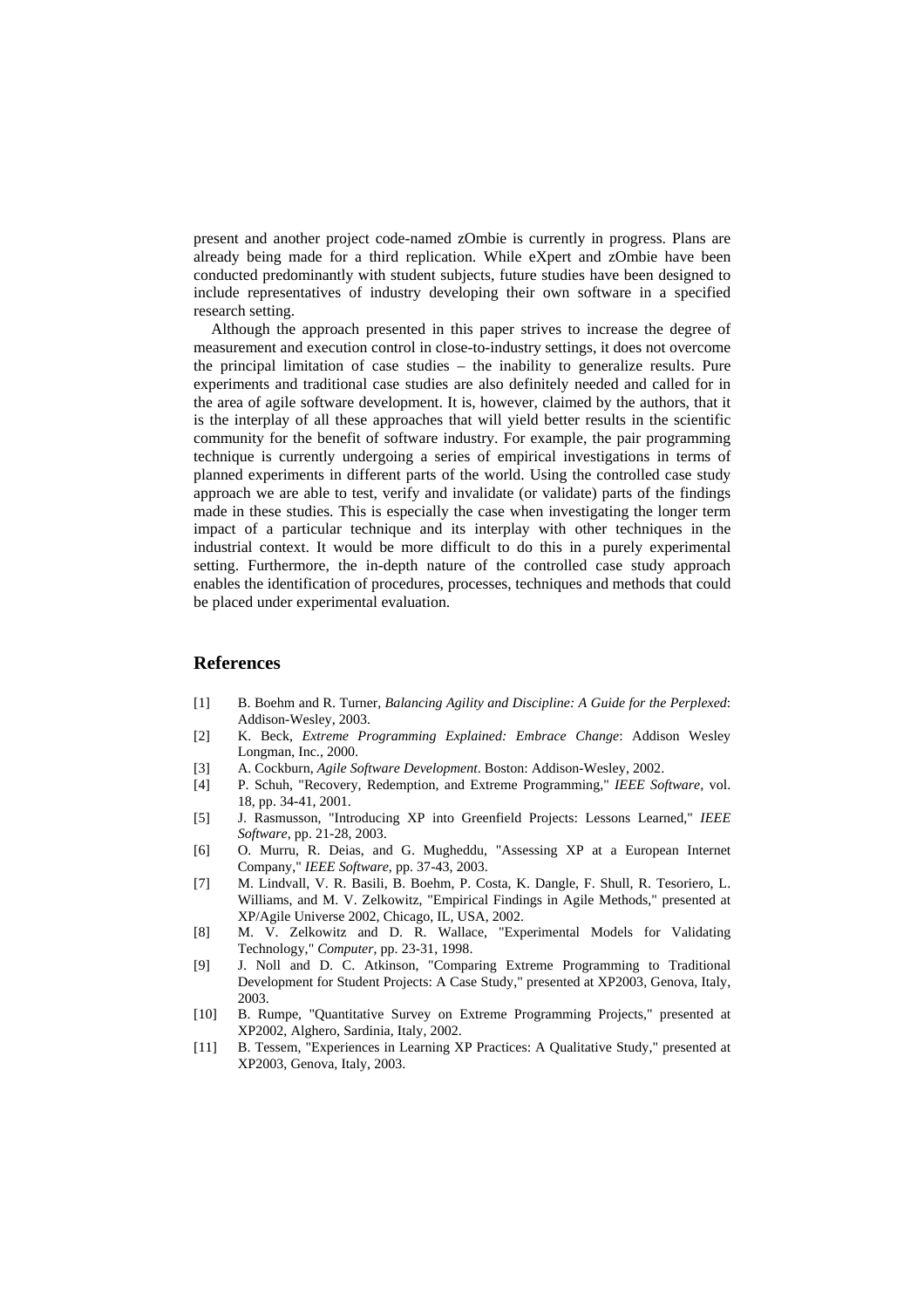- [12] P. Abrahamsson, "Extreme Programming: First Results from a Controlled Case Study," presented at 29th Euromicro Conference, Belek-Antalya, Turkey, 2003.
- [13] D. Karlström, "Introducing Extreme Programming An Experience Report," presented at XP 2002, Alghero, Sardinia, Italy, 2002.
- [14] F. Maurer and S. Martel, "On the Productivity of Agile Software Practices: An Industrial Case Study,"., 2002.
- [15] M. M. Müller and W. F. Tichy, "Case Study: Extreme Programming in a University Environment," presented at 23rd International Conference on Software Engineering, Toronto, 2001.
- [16] W. A. Wood and W. L. Kleb, "Exploring XP for Scientific Research," *IEEE Software*, pp. 30-36, 2003.
- [17] A. Janes, B. Russo, P. Zuliani, and G. Succi, "An Empirical Analysis of the Discontinuous Use of Pair Programming," presented at XP2003, Genova, Italy, 2003.
- [18] S. Heiberg, U. Puus, P. Salumaa, and A. Seeba, "Pair-Programming Effect on Developers Productivity," presented at XP2003, Genova, Italy, 2003.
- [19] K. M. Lui and K. C. C. Chan, "When Does a Pair Outperform Two Individuals?," presented at XP2003, Genova, Italy, 2003.
- [20] M. M. Müller and O. Hagner, "Experiment about Test-first programming," *Software*, vol. 149, pp. 131-135, 2002.
- [21] L. Williams, R. R. Kessler, W. Cunningham, and R. Jeffries, "Strengthening the Case for Pair Programming," *IEEE Software*, vol. 17, pp. 19-25, 2000.
- [22] M. Rostaher and M. Hericko, "Tracking Test First Pair Programming An Experiment," presented at XP/Agile Universe 2002, Chicago, IL, USA, 2002.
- [23] V. R. Basili, R. W. Selby, and D. H. Hutchens, "Experimentation in Software Engineering," *IEEE Transactions on Software Engineering*, vol. SE-12, pp. 733-742, 1986.
- [24] W. F. Tichy, "Should Computer Scientists Experiment More?," *Computer*, pp. 32-40, 1998.
- [25] V. R. Basili and F. Lanuble, "Building Knowledge through Families of Experiments," *IEEE Transactions on Software Engineering*, vol. 25, pp. 456-473, 1999.
- [26] N. Fenton, "Viewpoint Article: Conducting and Presenting Empirical Software Engineering," *Empirical Software Engineering*, vol. 6, pp. 195-200, 2001.
- [27] C. Wohlin, M. Höst, and K. Henningsson, "Empirical Research Methods in Software Engineering," in *Empirical Methods and Studies in Software Engineering*, *Lecture Notes in Computer Science*, R. Conradi and A. I. Wang, Eds.: Springer, 2003, pp. 7-23.
- [28] A. Birk, Dingsøyr, T., Stålhane, T., "Postmortem: Never Leave a Project without It," *IEEE Software*, vol. 19, pp. 43-45, 2002.
- [29] T. Dingsøyr, Hanssen, G. K., "Extending Agile Methods: Postmortem Reviews as Extended Feedback," presented at 4th International Workshop on Learning Software Organizations (LSO'02)), Chicago, Illinois, USA, 2002.
- [30] B. Collier, DeMarco, T., Fearey, P., "A defined process for project post mortem review," *IEEE Software*, vol. 13, pp. 65-72, 1996.
- [31] C. Wohlin, P. Runeson, M. Höst, M. C. Ohlsson, B. Regnell, and A. Wesslén, *Experimentation in Software Engineering*. Boston: Kluwer Academic Publishers, 2000.
- [32] L. Bratthall and M. Jørgensen, "Can you Trust a Single Data Source Exploratory Software Engineering Case Study?," *Empirical Software Engineering*, vol. 7, pp. 9-26, 2002.
- [33] D. I. K. Sjøberg, B. Anda, E. Arisholm, T. Dybå, M. Jørgensen, A. Karahasanovic, and Vokác, "Challenges and Recommendations When Increasing the Realism of Controlled Software Engineering Experiments," in *Empirical Methods and Studies in Software*